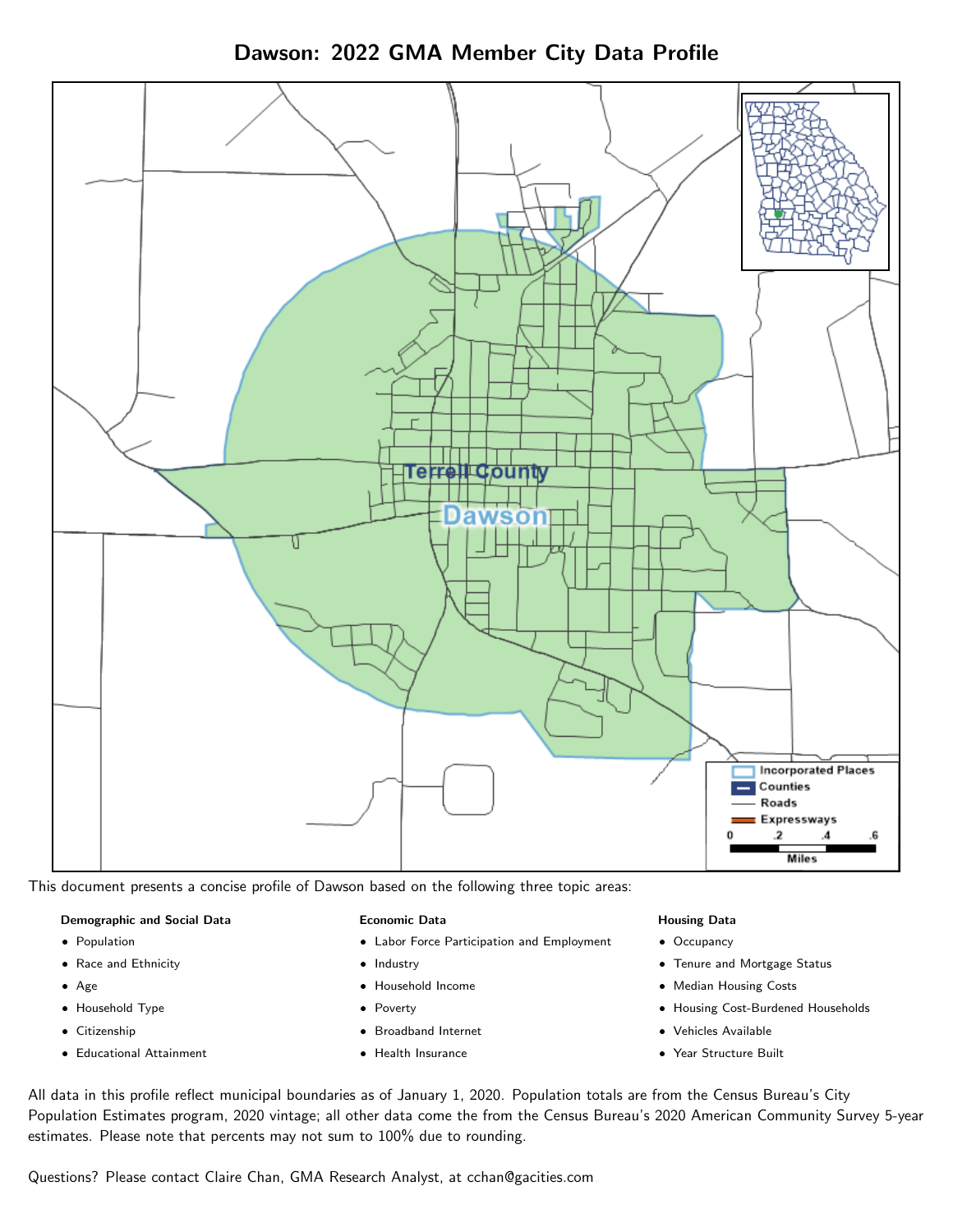# Dawson: Demographic and Social



Age 0% 2% 4% 6% 8% Male **Female** 8% 6% 4% 2% 85 and over 80-84 75-79 70-74 65-69 60-64 55-59 50-54 45-49 40-44 35-39 30-34 25-29 20-24 15-19  $10-14$ 5-9 Under 5

**Citizenship** 



Source: American Community Survey, 2020 5-year estimates, table B05002 Source: American Community Survey, 2020 5-year estimates, table B15002





Source: U.S. Census Bureau, City Population Estimates, 2020 vintage Source: American Community Survey, 2020 5-year estimates, table B03002

## Household Type



Source: American Community Survey, 2020 5-year estimates, table B01001 Source: American Community Survey, 2020 5-year estimates, table B11001

#### Educational Attainment



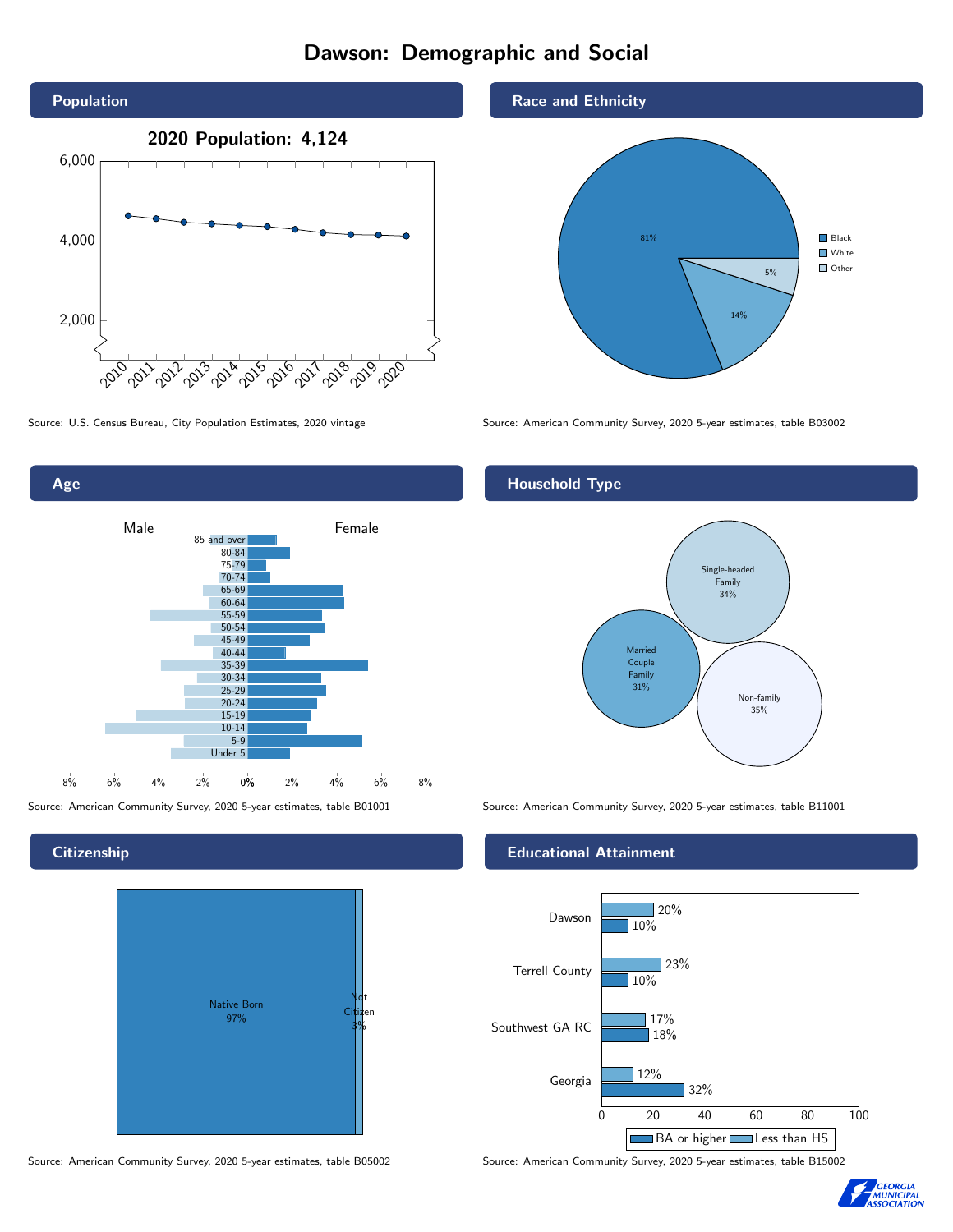# Dawson: Economic



Source: American Community Survey, 2020 5-year estimates, table B23001 Note: Unemployment rate is based upon the civilian labor force.

## Industry

| Agriculture, forestry, fishing and hunting, and mining      | 6%    |
|-------------------------------------------------------------|-------|
| Construction                                                | 9%    |
| Manufacturing                                               | 20%   |
| <b>Wholesale Trade</b>                                      | $1\%$ |
| Retail Trade                                                | 6%    |
| Transportation and warehousing, and utilities               | $4\%$ |
| Information                                                 | $0\%$ |
| Finance and insurance, real estate, rental, leasing         | 5%    |
| Professional, scientific, mgt, administrative, waste mgt    | 5%    |
| Educational services, and health care and social assistance | 21%   |
| Arts, entertainment, recreation, accommodation, food        | 10%   |
| service                                                     |       |
| Other services, except public administration                | $4\%$ |
| Public administration                                       | 10%   |

Source: American Community Survey, 2020 5-year estimates, table C24030



Source: American Community Survey, 2020 5-year estimates, tables B19013 and B19025 Source: American Community Survey, 2020 5-year estimates, table B17010



### Health Insurance



Source: American Community Survey, 2020 5-year estimates, table B28002 Source: American Community Survey, 2020 5-year estimates, table B18135



### Poverty